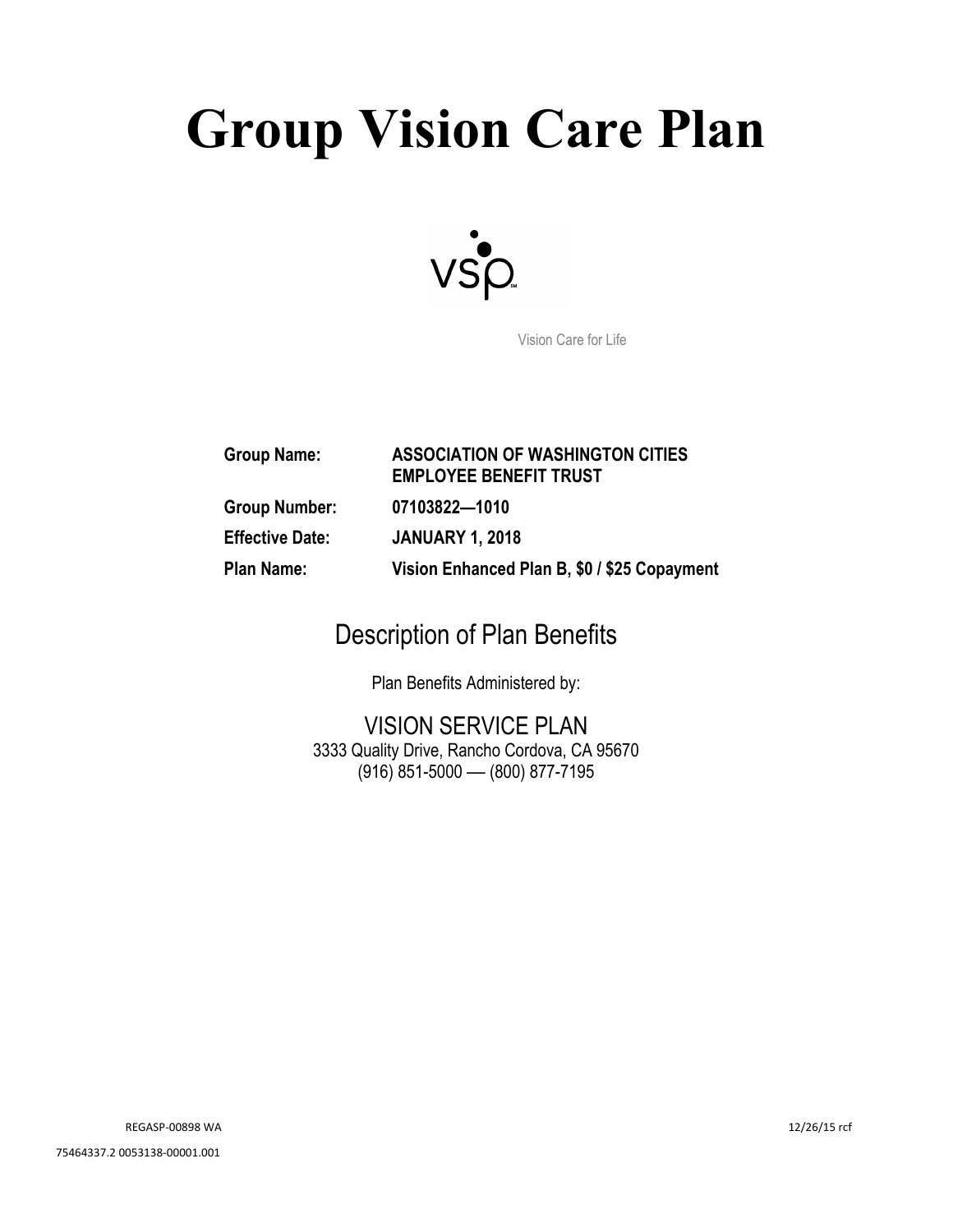This booklet is the description of the plan benefits provided under the self-funded vision plan ("Plan") sponsored by the Association of Washington Cities Employee Benefit Trust ("Trust"). The Plan is available to eligible employees of employers participating in the Trust who offer this Plan and to the eligible dependents of such employees. This Plan booklet is effective January 01, 2018.

# **DEFINITIONS:**

- **AFFILIATED PROVIDERS** Providers of covered services and materials who have not contracted with VSP to become Member Doctors but who have agreed to bill VSP directly for Plan Benefits.
- **ANISOMETROPIA** A condition of unequal refractive state for the two eyes, one eye requiring a different lens correction than the other.
- **BENEFIT AUTHORIZATION** Authorization issued by VSP identifying the individual named as a Covered Person of VSP, and identifying those Plan Benefits to which a Covered Person is entitled.
- **COPAYMENTS** Any amounts required to be paid by or on behalf of a Covered Person for Plan Benefits which are not fully covered.
- **COVERED PERSON** An Enrollee or Eligible Dependent who is enrolled in and covered under this plan.
- **ELIGIBLE DEPENDENT** The following dependents of an Enrollee are eligible for the Plan: (1) the employee's legal spouse; (2) the employee's state-registered domestic partner and, if specifically included as eligible by the employer, the employee's non-state registered domestic partner for whom an accurate and complete affidavit of qualifying domestic partnership has been submitted. Contact the Trust at 1-800-562-8981 for questions about whether a non-state registered domestic partner is eligible for the Plan; (3) children under age 26 of the employee, spouse or eligible domestic partner, including adopted children, stepchildren, children for whom the employee has a qualified court order to provide coverage and any other children for whom the employee is the legal guardian.

Eligibility may be extended past the child's 26th birthday if the child is totally incapable of self-sustaining employment because of a developmental or physical disability incurred prior to attainment of the limiting age, and is chiefly dependent upon the employee for support and maintenance. Enrollment for such a child may be continued for the duration of the continuous total incapacity, provided enrollment does not terminate for any other reason. Medical proof of incapacity and proof of financial dependency must be furnished to Trust upon request, but not more frequently than annually after the 2 year period following the child's attainment of age 26.

When an employee has a newborn child, the newborn child is automatically entitled to Plan benefits from birth through 3 weeks of age. After 3 weeks of age, no Plan benefits are available unless the newborn child is enrolled in the Plan.

- **EMERGENCY CONDITION** A condition, with sudden onset and acute symptoms, that requires the Covered Person to obtain immediate medical care, or an unforeseen occurrence requiring immediate, non-medical action.
- **ENROLLEE** An employee of a Participating Employer in the Trust who is eligible for and enrolled in the Plan. For most employers participating in the Trust, bona fide employees are eligible for the Plan if the employee works a minimum of 20 hours per week or 80 hours per month. Please contact the Trust at 1-800-562-8981 for more information about employee eligibility.

**EXPERIMENTAL NATURE** Procedure or lens that is not used universally or accepted by the vision care profession, as determined by VSP.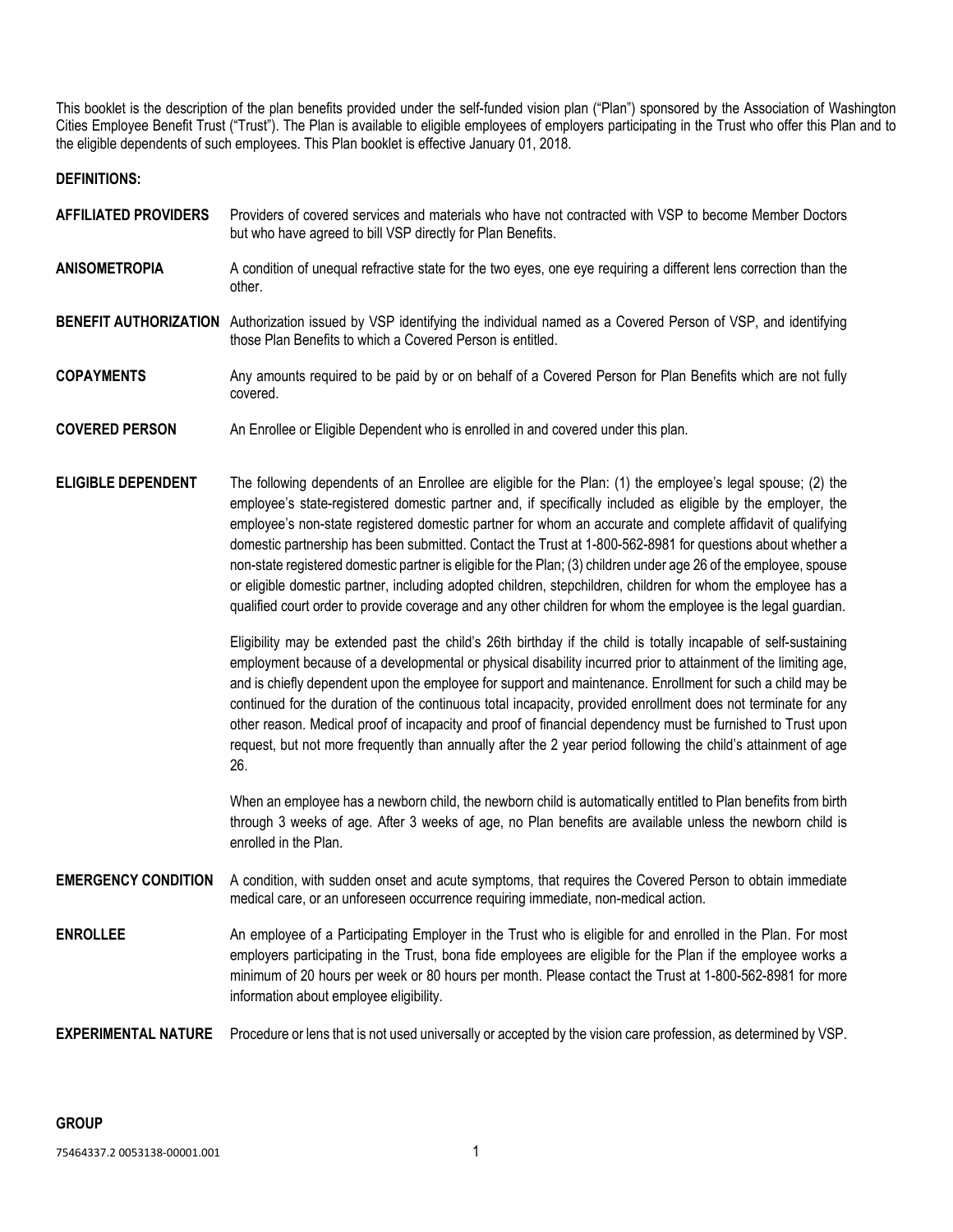| <b>KERATOCONUS</b>          | An employer or other entity which contracts with VSP for coverage under this plan in order to provide vision<br>care coverage to its Enrollees and their Eligible Dependents.                                                                           |
|-----------------------------|---------------------------------------------------------------------------------------------------------------------------------------------------------------------------------------------------------------------------------------------------------|
|                             | A development or dystrophic deformity of the cornea in which it becomes coneshaped due to a thinning and<br>stretching of the tissue in its central area.                                                                                               |
| <b>MEMBER DOCTOR</b>        | An optometrist or ophthalmologist, licensed and otherwise qualified to practice vision care and/or provide vision<br>care materials, who has contracted with VSP and for whose services the Plan provides better benefits than<br>Non-Member Providers. |
| <b>NON-MEMBER PROVIDER</b>  | Any optometrist, optician, ophthalmologist, or other licensed and qualified vision care provider who has not<br>contracted with VSP and for whose services the Plan provides fewer benefits than Member Providers.                                      |
| <b>PLAN BENEFITS</b>        | The vision care services and vision care materials which a Covered Person is entitled to receive by virtue of<br>coverage under this plan, as defined on the attached Schedule of Benefits.                                                             |
| <b>SCHEDULE OF BENEFITS</b> | The attached document, which lists benefits for vision care services and vision care materials which a Covered<br>Person is entitled to receive by virtue of this Plan.                                                                                 |
| <b>TRUST</b>                | The Association of Washington Cities Employee Benefit Trust.                                                                                                                                                                                            |

# **ELIGIBILITY FOR COVERAGE**

Enrollees and Eligible Dependents, as defined above, are eligible to participate in the Plan. All Covered Persons (except for newborns from birth to three weeks of age) must be enrolled in the Plan, as described below.

# **ENROLLMENT IN THE PLAN**

- 1. **Newly Eligible Employees.** Newly eligible employees and their Eligible Dependents may apply for enrollment with the Trust within 31 days of becoming eligible.
- 2. **New Dependents.** An application for enrollment of a newly dependent person, other than a newborn or adopted child, must be made to the Trust within 31 days after the dependency occurs. A written application for enrollment of a newborn child must be made to the Trust within 60 days following the date of birth. A written application for enrollment of an adoptive child must be made to the Trust within 60 days from the day the child is placed with the employee for the purpose of adoption or the employee assumes total or partial financial support of the child.
- 3. **Open Enrollment.** Eligible employees and their Eligible Dependents may enroll in the Plan during an open enrollment period sponsored by the Trust.
- 4. **Special Enrollment.** The Plan will also allow special enrollment for eligible employees and their Eligible Dependents:
	- a. Who initially declined enrollment when otherwise eligible because such persons had other vision plan coverage and have had such other coverage terminated due to one of the following events:
		- Cessation of employer contributions.
		- Exhaustion of COBRA continuation coverage.
		- Loss of eligibility, except for loss of eligibility for cause.

The Trust may require confirmation of the other coverage. Application for coverage must be made within 31 days of the termination of previous coverage.

- b. Who are eligible in the event one of the following occurs:
	- They become eligibility for premium assistance from Medicaid or a state Children's Health Insurance Program (CHIP), provided such person is otherwise eligible for coverage under this Plan. The request for special enrollment must be made within 60 days of eligibility for such premium assistance.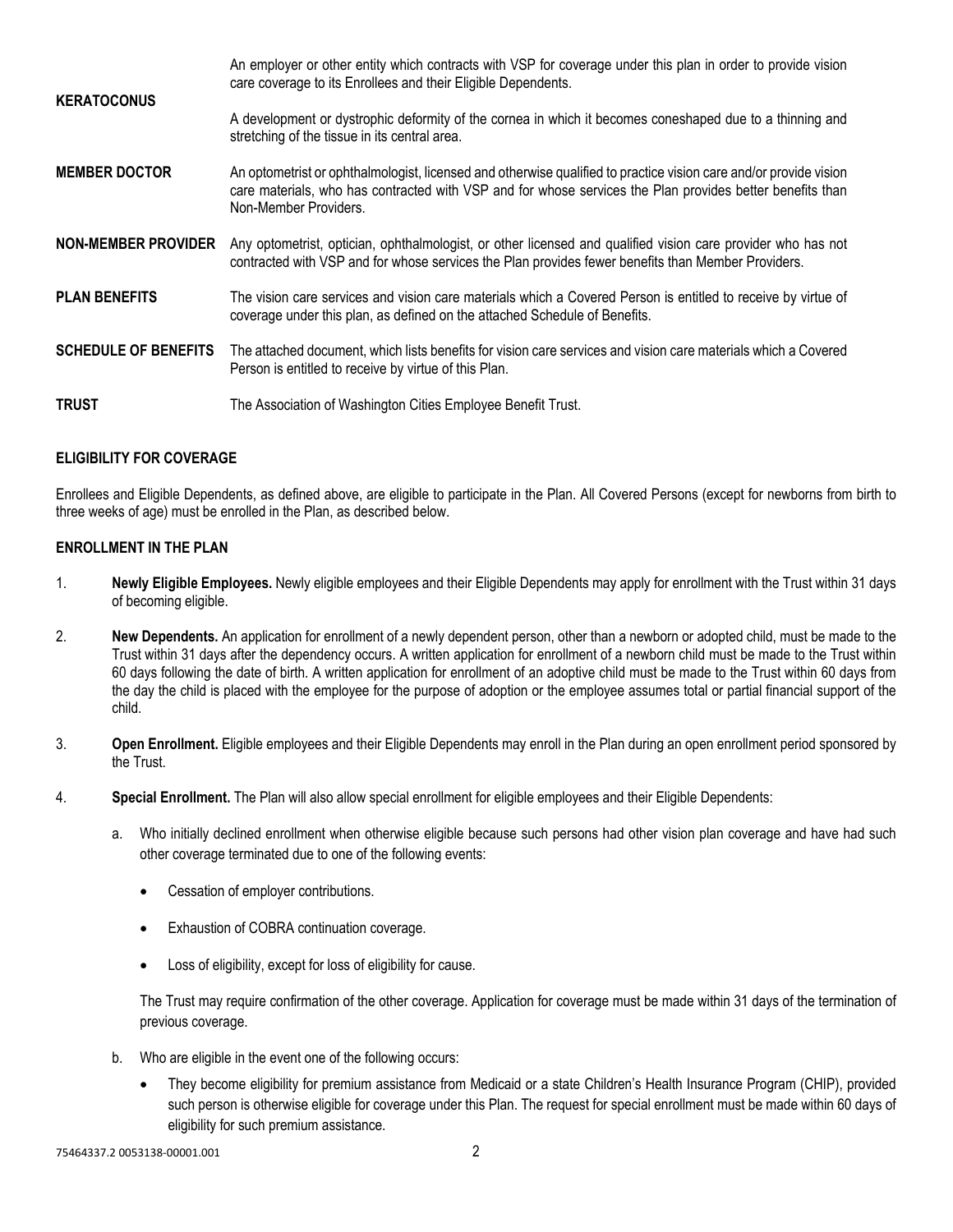• Coverage under a Medicaid or CHIP plan is terminated as a result of loss of eligibility for such coverage. Application for coverage must be made within 60 days of the date of termination under Medicaid or CHIP.

# **CONTRIBUTIONS**

You may be required to make contributions towards the cost of your Plan coverage. Please contact your employer or the Trust (at 1-800-562-8981) for more information.

# **PROCEDURE FOR USING THE PLAN**

- 1. When you desire to receive Plan Benefits from a Member Doctor, contact VSP or a Member Doctor. A list of names, addresses, and phone numbers of Member Doctors in your geographic location can be obtained from the Trust or VSP. If this list does not cover the geographic area in which you desire to seek services, you may call or write the VSP office nearest you to obtain one that does.
- 2. If you are eligible for Plan Benefits, VSP will provide the Benefit Authorization directly to the Member Doctor. If you contact a Member Doctor directly, you must identify yourself as a VSP member so the doctor knows to obtain Benefit Authorization from VSP.
- 3. When such Benefit Authorization is provided by VSP, and services are performed prior to the expiration date of the Benefit Authorization, this will constitute a claim against the Plan in spite of your termination of coverage or the termination of the Plan. Should you receive services from a Member Doctor without such Benefit Authorization or obtain services from a provider who is not a Member Doctor, you are responsible for payment in full to the provider.
- 4. You pay only the Copayment (if any) to a Member Doctor for services covered by the Plan. VSP will pay the Member Doctor directly according to the Plan and its agreement with the doctor.

**Note:** If you are eligible for and obtain Plan Benefits from a Non-Member Provider, you should pay the provider his/her full fee. You will be reimbursed by VSP in accordance with the Non-Member Provider reimbursement schedule shown on the enclosed Schedule of Benefits, less any applicable Copayments.

5. In emergency conditions, when immediate vision care of a medical nature such as for bodily trauma or disease is necessary, you can obtain covered services by contacting a Member Doctor (or Out-of-Network Provider if the attached Schedule of Benefits indicates your Plan includes such coverage). No prior approval or authorization from VSP is required for you to obtain vision care for Emergency Conditions of a medical nature. However, services for medical conditions, including emergencies, are covered by VSP only under the Acute EyeCare and Primary EyeCare Plans. If coverage for one of these plans is not indicated on the attached Schedule of Benefits you are not covered by the Plan for medical services and should contact a physician under your medical insurance plan for care. For emergency conditions of a non-medical nature, such as lost, broken or stolen glasses, you should contact VSP's Customer Service Department for assistance.

Emergency vision care is subject to the same benefit frequencies, plan allowances, Copayments and exclusions stated herein. Reimbursement to Member Doctors will be made in accordance with their agreements with VSP.

6. In the event of termination of a Member Doctor's membership in VSP, VSP will remain liable to the Member Doctor for services rendered to you at the time of termination and permit the Member Doctor to continue to provide you with Plan Benefits until the services are completed or until VSP makes reasonable and appropriate arrangements for the provision of such services by another authorized doctor.

# **BENEFIT AUTHORIZATION PROCESS**

VSP authorizes Plan Benefits according to the latest eligibility information furnished to VSP by member employers to the Trust, which includes the level of coverage (i.e. service frequencies, covered materials, reimbursement amounts, limitations, and exclusions) provided for you under this Plan. When you request services under this Plan, your prior utilization of Plan Benefits will be reviewed by VSP to determine if you are eligible for new services based upon your Plan's level of coverage. Please refer to the attached Schedule of Benefits for a summary of the level of coverage provided to you by the Plan.

# **BENEFITS AND COVERAGES**

VSP pays claims for Plan Benefits to Covered Persons, subject to the limitations, exclusions, and Copayment(s) described herein. When you wish to obtain Plan Benefits from a Member Doctor, you should contact the Member Doctor of your choice, identify yourself as a VSP member, and schedule an appointment. If you are eligible for Plan Benefits, VSP will provide Benefit Authorization for you directly to the Member Doctor prior to your appointment.

**IMPORTANT: The benefits described below are typical services and materials available under most VSP Plans. However, the actual Plan Benefits provided to you by this Plan may be different. Refer to the attached Schedule of Benefits to determine your specific Plan Benefits.**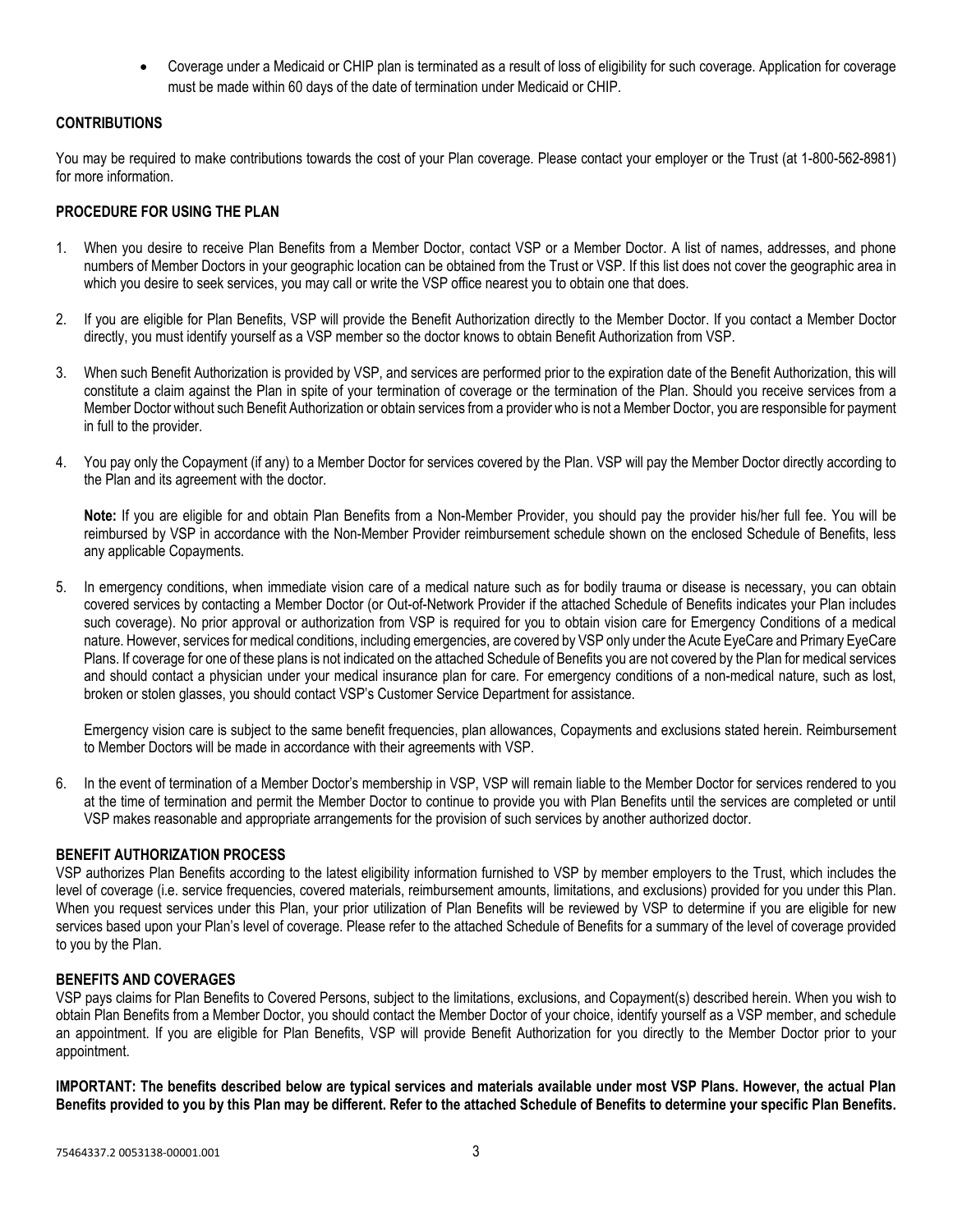- 1. Eye Examination: A complete initial vision analysis which includes an appropriate examination of visual functions, including the prescription of corrective eyewear where indicated.
- 2. Lenses: The Member Doctor will order the proper lenses necessary for your visual welfare. The doctor shall verify the accuracy of the finished lenses.
- 3. Frames: The Member Doctor will assist in the selection of frames, properly fit and adjust the frames, and provide subsequent adjustments to frames to maintain comfort and efficiency.
- 4. Contact lenses: Unless otherwise indicated on the enclosed insert, contact lenses are available under this Plan in lieu of all other lens and frame benefits described herein for the current eligibility period.

Necessary contact lenses, together with professional services, will be provided as indicated on the enclosed insert.

When Elective contact lenses are obtained from a Member Doctor, VSP will provide an allowance toward the cost of professional fees and materials as shown on the enclosed insert. A 15% discount shall also be applied to the Member Doctor's usual and customary professional fees for contact lens evaluation and fitting. Contact lens materials are provided at the Member Doctor's usual and customary charges.

- 5. If you elect to receive vision care services from a Member Doctor, Plan Benefits are provided subject only to your payment of any applicable Copayment. If your Plan includes Non-Member Provider coverage, and you choose to obtain Plan Benefits from a Non-Member Provider, you should pay the Non-Member Provider his/her full fee. VSP will reimburse you in accordance with the reimbursement schedule shown on the enclosed Schedule of Benefits, less any applicable Copayment. THERE IS NO ASSURANCE THAT THE SCHEDULE WILL BE SUFFICIENT TO PAY FOR THE EXAMINATION OR THE MATERIALS. Availability of services under the Non-Member Provider reimbursement schedule is subject to the same time limits and Copayments as those described for Member Doctor services. Services obtained from a Non-Member Provider are in lieu of obtaining services from a Member Doctor and count toward plan benefit frequencies.
- 6. Low Vision Services and Materials (applicable only if included in your Plan Benefits outlined on the enclosed Schedule of Benefits): The Low Vision Benefit provides special aid for people who have acuity or visual field loss that cannot be corrected with regular lenses. If you are in this category, you are entitled to benefits for professional services as well as ophthalmic materials, including but not limited to, supplemental testing, evaluations, visual training, low vision prescription services, plus optical and non-optical aids, subject to the frequency and benefit limitations as outlined on the enclosed insert. Consult your Member Doctor for details.

#### **COPAYMENT**

The benefits described herein are available to you subject only to your payment of any applicable Copayment(s) as described in this booklet and on the enclosed Schedule of Benefits. ANY ADDITIONAL CARE, SERVICE AND/OR MATERIALS NOT COVERED BY THIS PLAN MAY BE ARRANGED BETWEEN YOU AND THE DOCTOR.

# **EXCLUSIONS AND LIMITATIONS OF BENEFITS**

**Some brands of spectacle frames may be unavailable as Plan Benefits, or may be subject to additional limitations. Covered Persons may obtain details regarding frame brand availability from their VSP Member Doctor or by calling VSP's Customer Care Division at (800) 877- 7195.**

**This vision service Plan is designed to cover visual needs rather than cosmetic materials. If you select any of the following options, the Plan will pay the basic cost of the allowed lenses or frames, and you will be responsible for the options extra cost, unless it is defined as a Plan Benefit in the attached Schedule of Benefits.** 

- Optional cosmetic processes.
- Blended lenses.
- Cosmetic lenses.
- Polycarbonate lenses.
- Progressive multifocal lenses.
- UV (ultraviolet) protected lenses.
- Certain limitations on low vision care.

# **NOT COVERED**

**There is no benefit for professional services or materials connected with:**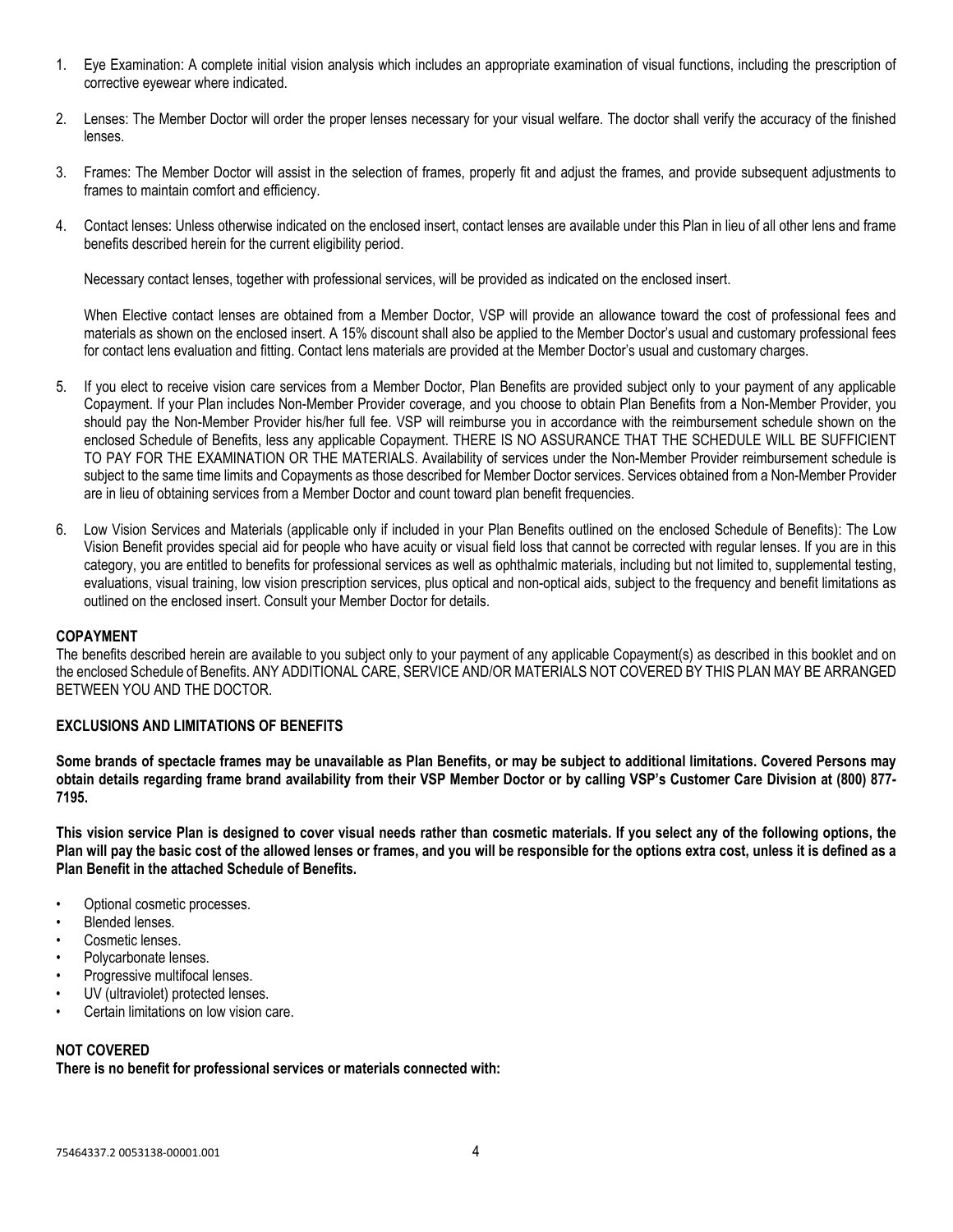- Orthoptics or vision training and any associated supplemental testing; plano lenses (less than  $\pm$ .50 diopter power); or two pair of glasses in lieu of bifocals.
- Replacement of lenses and frames furnished under this plan which are lost or broken except at the normal intervals when services are otherwise available.
- Medical or surgical treatment of the eyes.
- Corrective vision treatment of an Experimental Nature.
- Costs for services and/or materials above Plan Benefit allowances indicated on the enclosed Schedule of Benefits.
- Services/materials not indicated as covered Plan Benefits on the enclosed Schedule of Benefits.

# **COMPLAINTS AND GRIEVANCES CONCERNING ACCESS TO CARE OR QUALITY OF CARE, TREATMENT, OR SERVICE**

If you have a question or problem, your first step is to call VSP's Customer Service Department. The Customer Service Department will make every effort to answer your question and/or resolve the matter informally. If a matter is not initially resolved to your satisfaction, you may communicate a complaint or grievance to VSP orally or in writing by using the complaint form that may be obtained upon request from the VSP Customer Service Department. Complaints and grievances include disagreements regarding access to care, or the quality of care, treatment or service. You also have the right to submit written comments or supporting documentation concerning a complaint or grievance to assist in VSP's review. VSP will resolve the complaint or grievance within thirty (30) days after receipt, unless special circumstances require an extension of time. In that case, resolution shall be achieved as soon as possible, but no later than one hundred twenty (120) days after VSP's receipt of the complaint or grievance. If VSP determines that resolution cannot be achieved within thirty (30) days, a letter will be sent to you to indicate VSP's expected resolution date. Upon final resolution, you will be notified of the outcome in writing.

# **CLAIM PAYMENTS AND APPEALS OF DENIED CLAIMS**

**A. Initial Determination:** VSP will pay or deny claims within thirty (30) calendar days of the receipt of the claim from you or your authorized representative. In the event that a claim cannot be resolved within the time indicated VSP may, if necessary, extend the time for decision by no more than fifteen (15) calendar days.

**B.** Request for Appeals: If your claim for benefits is denied by VSP in whole or in part, VSP will notify you in writing of the reason or reasons for the denial. Within one hundred eighty (180) days after receipt of such notice of denial of a claim, you may make a verbal or written request to VSP for a full review of such denial. The request should contain sufficient information to identify the Covered Person for whom a claim for benefits was denied, including the name of the VSP Enrollee, Member Identification Number of the VSP Enrollee, the Covered Person's name and date of birth, the name of the provider of services and the claim number. You may state the reasons you believe that the claim denial was in error. You may also provide any pertinent documents to be reviewed. VSP will review the claim and give you the opportunity to review pertinent documents, submit any statements, documents, or written arguments in support of the claim, and appear personally to present materials or arguments. You or your authorized representative should submit all requests for appeals to:

# **VSP Member Appeals 3333 Quality Drive Rancho Cordova, CA 95670 (800) 877-7195**

VSP's determination, including specific reasons for the decision, shall be provided and communicated to you within thirty (30) calendar days after receipt of a request for appeal from you or your authorized representative.

If you disagree with VSP's determination, you may request a second level appeal within sixty (60) calendar days from the date of the determination. VSP shall resolve any second level appeal within thirty (30) calendar days.

# **EXHAUSTION OF GRIEVANCE AND APPEAL RIGHTS**

No action in law or in equity shall be brought to recover Plan benefits unless you have first exhausted your grievance rights and rights to appeal as described in the previous two sections. No such action may be brought after the expiration of six (6) years from the last date that the claim and any applicable invoices may be submitted to VSP in accordance with the terms of this Plan.

# **TERMINATION OF BENEFITS**

Terms and cancellation conditions of your vision care plan are shown on the enclosed Schedule of Benefits. Plan Benefits will cease on the date of cancellation of this Plan whether the cancellation is by the Trust or by VSP.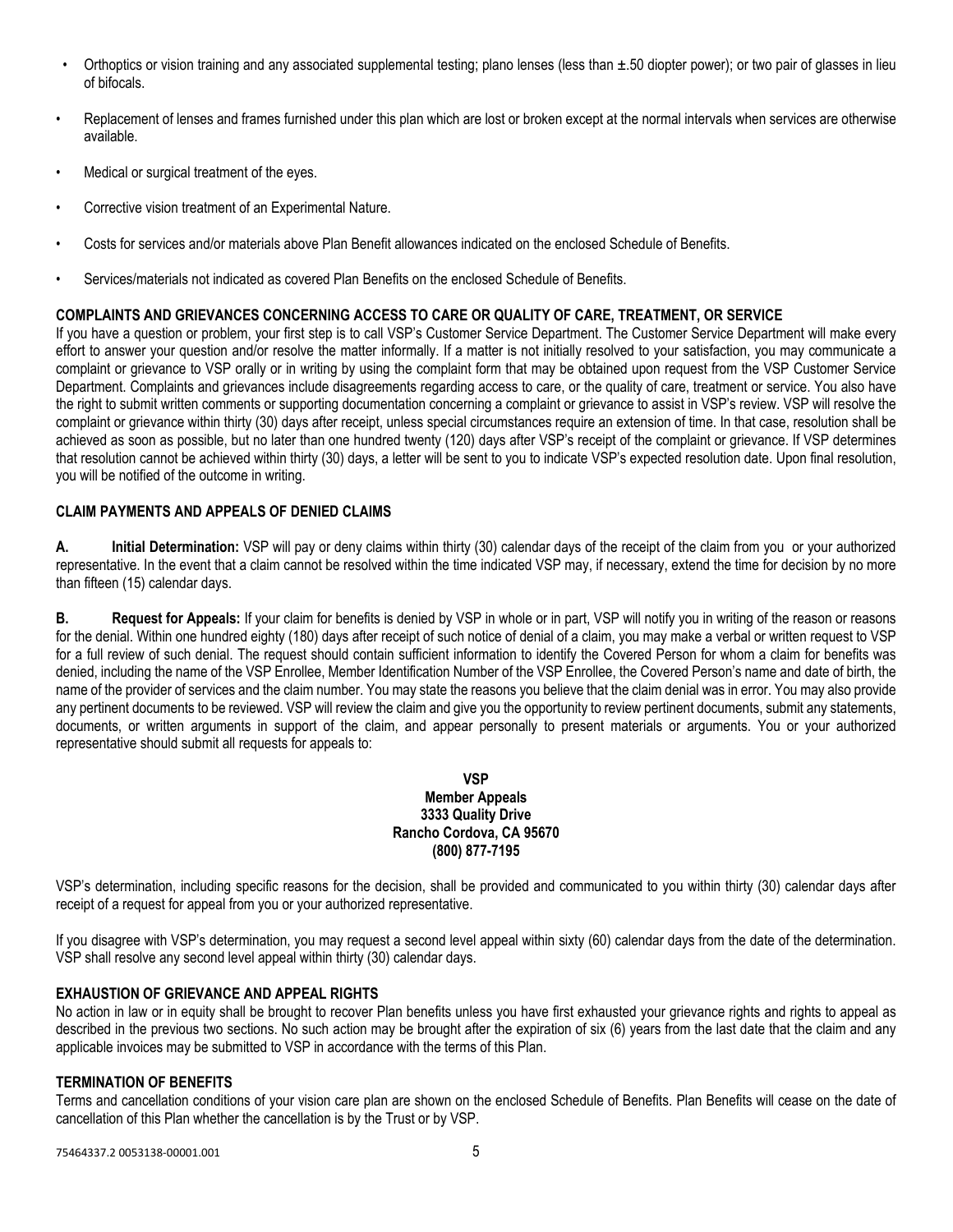If service is being rendered to you as of the termination date of the Plan, such service shall be continued to completion but in no event beyond six (6) months after the termination date of the Plan.

# **NO LIABILITY FOR YOUR VISION CARE**

The Plan pays benefits for certain vision care services and materials. VSP contracts with Member Doctors, who are independent contractors responsible for your vision care and for exercising independent judgment. Neither VSP, the Trust, nor the Plan directly furnishes vision care services or supplies materials. The Plan, VSP and the Trust are not liable for the negligence, wrongful acts or omissions of any doctor, laboratory, or any other person or organization performing services or supplying vision care services or materials to Covered Persons.

### **THE CONSOLIDATED OMNIBUS BUDGET RECONCILIATION ACT OF 1985 (COBRA)**

The Consolidated Omnibus Budget Reconciliation Act of 1985 (COBRA) requires that, under certain circumstances, health plan benefits available to an eligible Enrollee and his or her Eligible Dependents be made available for purchase by said persons upon the occurrence of a COBRA-qualifying event. If, and only to the extent COBRA applies, the Trust and VSP shall make the statutorily-required continuation coverage available for purchase in accordance with COBRA. Please contact the Trust at 1-800-562-8981 for more information about COBRA.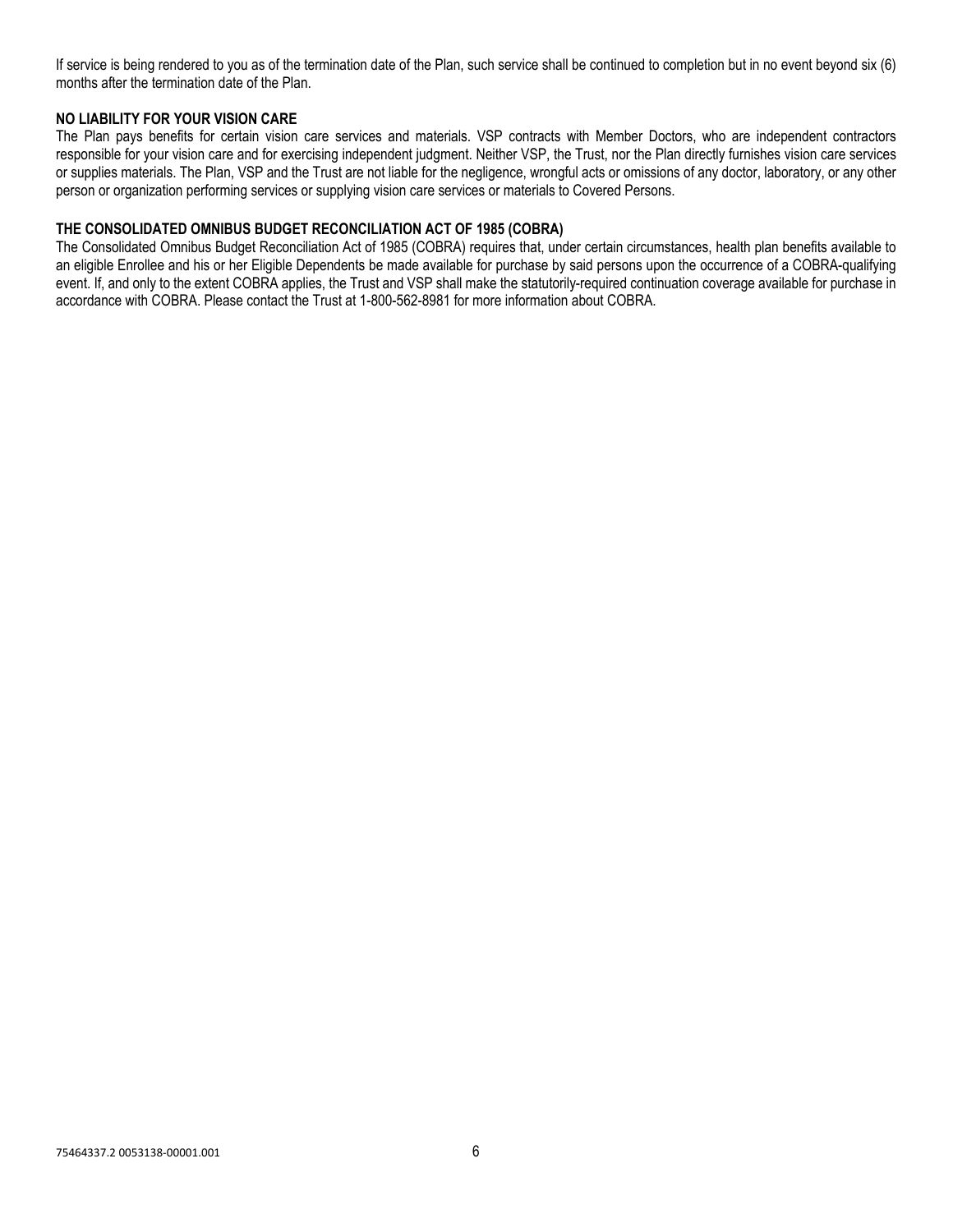# *SCHEDULE OF BENEFITS Association of Washington Cities Employee Benefit Trust Vision Enhanced Plan B, \$0/\$25 Copayment Class 1010*

#### *GENERAL*

*This Schedule and any Additional Benefit Rider(s) attached, hereto list the Plan Benefits for vision care services and vision care materials subject to any Copayments and other conditions, limitations and/or exclusions stated herein. If Plan Benefits are available for Non-Member Provider services as indicated by the reimbursement provisions below, Plan Benefits will be paid for vision care services and vision care materials may be received from any licensed optometrist, ophthalmologist, or dispensing optician, whether Member Doctors or Non-Member Providers.*

*When Plan Benefits are received from Member Doctors, benefits appearing in the left column below are applicable subject to any Copayment(s) as stated below. When Plan Benefits are available and received from Non-Member Providers, you are reimbursed for such benefits according to the schedule in the right column below less any applicable Copayment.*

*Frequency limitations on Plan Benefits (such as "Covered Once Every 12 Months") are based on the most recent occasion, if any, that you received the Plan Benefit in question. For example, if you have a vision exam on April 1, 2018, the Plan (1) will provide benefits for the exam if the Plan has not paid benefits for a vision exam for you since April 1, 2017; and (2) will not provide benefits for another vision exam for you until April 1, 2019.*

*The Plan Benefits for contact lenses are in lieu of benefits for lenses and frames.* 

| <b>PLAN BENEFITS</b>                                                                                                                                                                                                                                                          | <b>MEMBER DOCTOR BENEFIT</b>          | NON-MEMBER PROVIDER BENEFIT |          |
|-------------------------------------------------------------------------------------------------------------------------------------------------------------------------------------------------------------------------------------------------------------------------------|---------------------------------------|-----------------------------|----------|
| <b>VISION CARE SERVICES: Covered Once</b><br>Every 12 Months                                                                                                                                                                                                                  |                                       |                             |          |
| Vision Examination                                                                                                                                                                                                                                                            | Covered in Full                       | Up to $$$                   | 50.00    |
| <b>VISION CARE MATERIALS</b>                                                                                                                                                                                                                                                  |                                       |                             |          |
| Lenses: Covered Once Every 12 Months                                                                                                                                                                                                                                          |                                       |                             |          |
| Single Vision                                                                                                                                                                                                                                                                 | Covered in Full*                      | Up to $$$                   | $50.00*$ |
| Bifocal                                                                                                                                                                                                                                                                       | Covered in Full*                      | Up to $$$                   | 75.00*   |
| Trifocal                                                                                                                                                                                                                                                                      | Covered in Full*                      | Up to $$$                   | 100.00*  |
| Lenticular                                                                                                                                                                                                                                                                    | Covered in Full*                      | Up to $$$                   | 125.00*  |
| Frames: Covered Once Every 24 Months                                                                                                                                                                                                                                          | Covered up to Plan Allowance of \$150 | Up to $$$                   | 70.00*   |
| Frame allowance may be applied towards non-prescription sunglasses for post PRK, LASIK, or Custom LASIK patients.                                                                                                                                                             |                                       |                             |          |
| $A A I T A A T I F I I A T A. A 11111 A 1211 A 1311 A 1411 A 1511 A 1611 A 1711 A 1811 A 1911 A 1911 A 1911 A 1911 A 1911 A 1911 A 1911 A 1911 A 1911 A 1911 A 1911 A 1911 A 1911 A 1911 A 1911 A 1911 A 1911 A 1911 A 1911 A 1911 A 1911 A 1911 A 1911 A 1911 A 1911 A 1911$ |                                       |                             |          |

#### *CONTACT LENSES: Covered Once Every 12 Months*

| Necessary                              |                  |                    |         |
|----------------------------------------|------------------|--------------------|---------|
| <b>Professional Fees and Materials</b> | Covered in Full* | Up to $\mathcal S$ | 210.00* |
|                                        |                  |                    |         |
| Elective: Covered Once Every 12 Months |                  |                    |         |
| Professional Fees** and Materials      | Up to \$150.00   | Up to $\mathcal S$ | 150.00  |

*Necessary Contact Lenses are a Plan Benefit when specific benefit criteria are satisfied and when prescribed by Covered Person's Member Doctor or Non-Member Provider. Prior review and approval by VSP are not required for Covered Person to be eligible for Necessary Contact Lenses.*

#### *When contact lenses are obtained, the Covered Person shall not be eligible for lenses and frames again for 12 months.*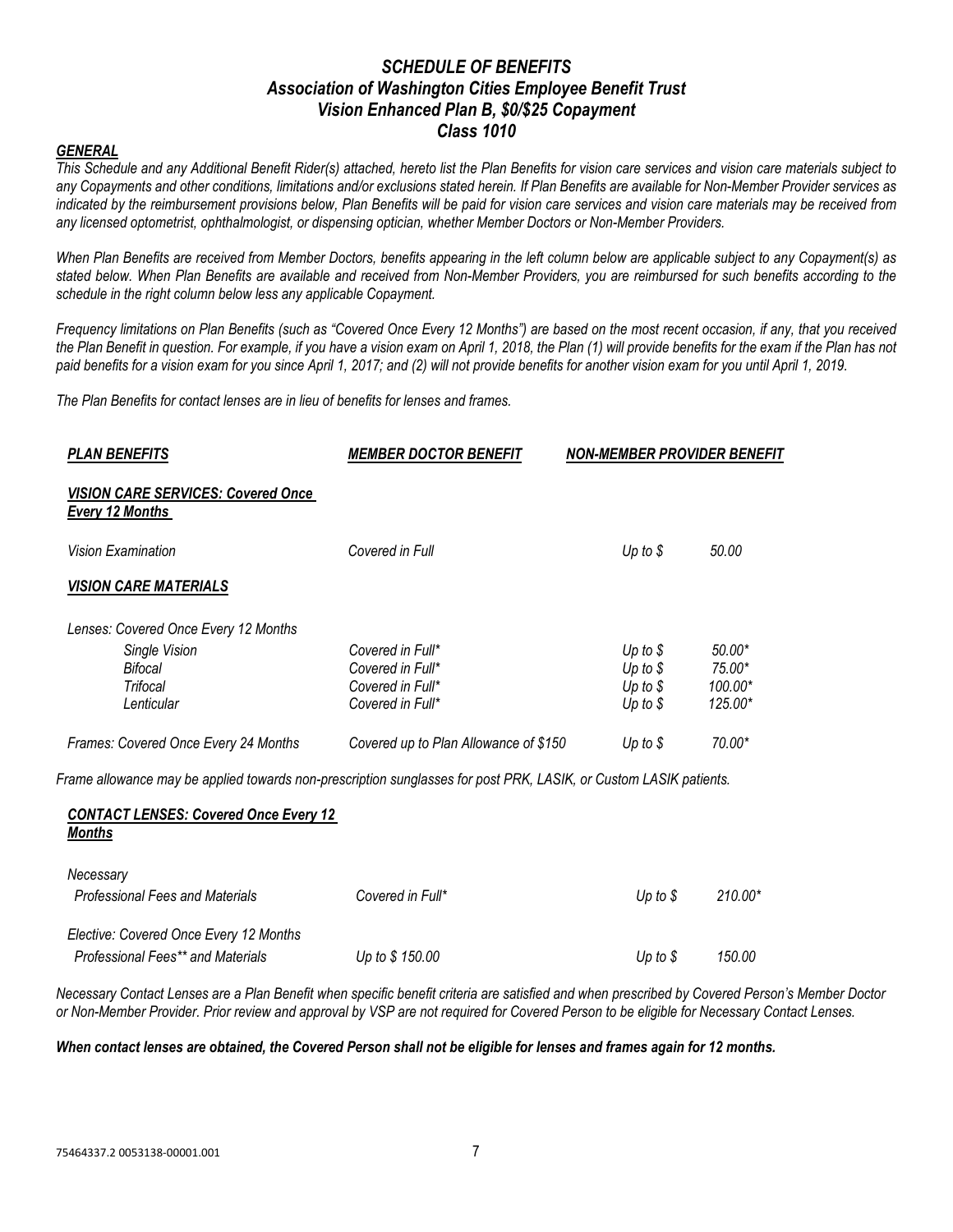# *LENS OPTIONS*

| Anti-reflective coating | Covered in full | Not Covered   |
|-------------------------|-----------------|---------------|
| Color coating           | Covered in full | Not Covered   |
| Mirror coating          | Covered in full | Not Covered   |
| Scratch coating         | Covered in full | Not Covered   |
| <b>Laminated Lenses</b> | Covered in full | Not Covered   |
| Oversize Lenses         | Covered in full | Not Covered   |
| Tinted/Photochromic     | Covered in full | Up to \$ 5.00 |

# *\*Subject to Copayment*

*\*\*15% discount applies to Member Doctor's usual and customary professional fees for contact lens evaluation and fitting.*

### *COPAYMENT*

*There shall be no Copayment for the examination. If materials (lenses and frames) are provided, there shall be a Copayment of \$ 25.00 payable by the Covered Person to the Member Doctor at the time the materials are ordered. The Copayment shall not apply to Elective Contact Lenses.*

### *LOW VISION*

*Professional services for severe visual problems not corrected with regular lenses, including:*

| Supplemental Testing<br>(includes evaluation, diagnosis and prescription of vision aids where indicated) | Covered in Full | Up to \$125.00 |
|----------------------------------------------------------------------------------------------------------|-----------------|----------------|
| Supplemental Aids                                                                                        | 75% of cost     | 75% of cost    |

*Maximum allowable for all Low Vision benefits of \$1000.00 every two (2) years.*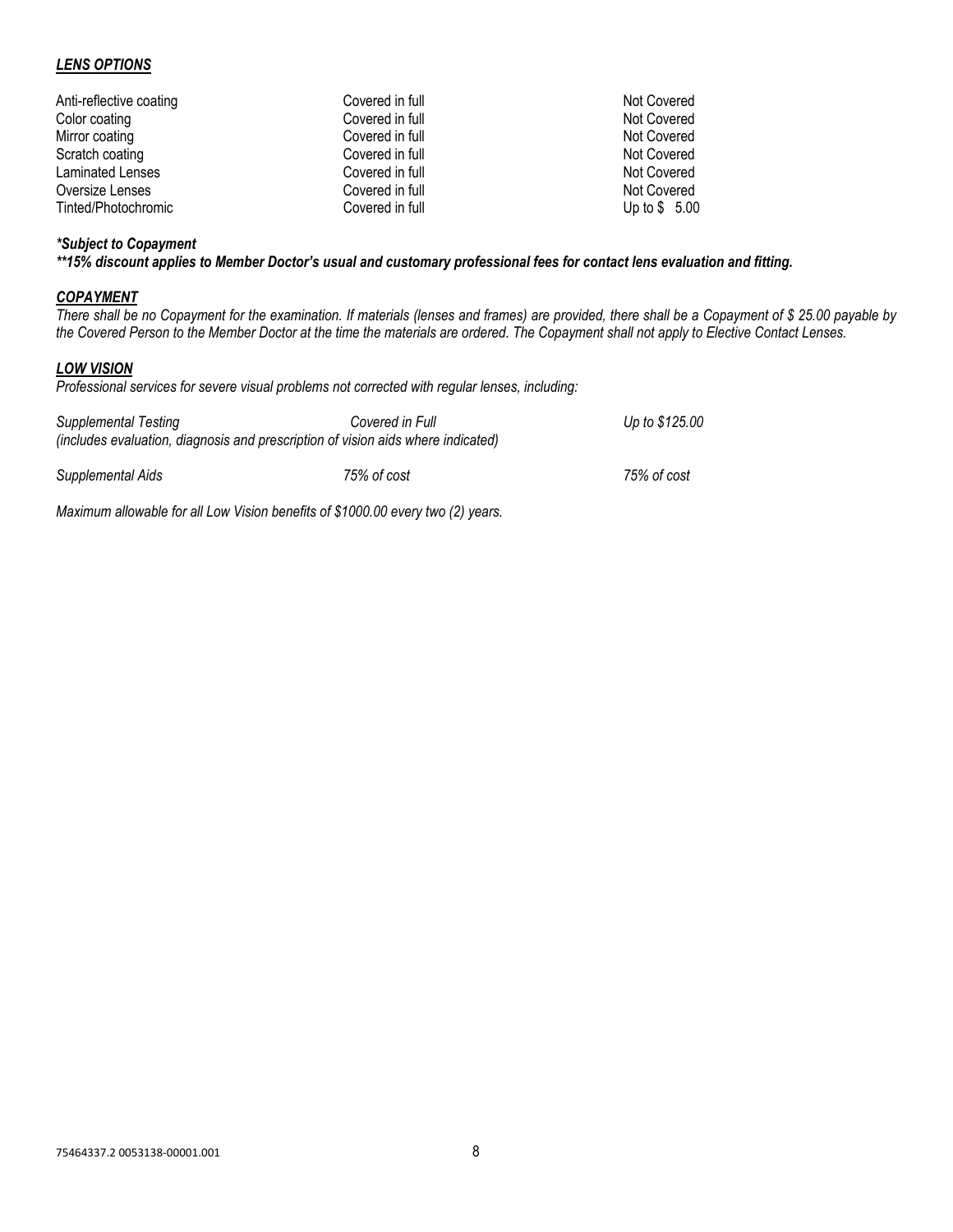# **PLAN BENEFITS AFFILIATE PROVIDERS**

# **GENERAL**

Affiliate Providers are providers of Covered Services and Materials who are not contracted as Member Doctors but who have agreed to bill VSP directly for Plan Benefits provided pursuant to this Schedule. However, some Affiliate Providers may be unable to provide all Plan Benefits included in this Schedule. Covered Person should discuss requested services with their provider or contact VSP Customer Care for details.

# **COPAYMENT**

There shall be no Copayment for the examination. If materials (lenses and frames) are provided, there shall be a \$ 25.00 Copayment payable at the time the materials are ordered. The Copayment shall not apply to Elective Contact Lenses.

### **COVERED SERVICES AND MATERIALS**

### **EYE EXAMINATION: Covered in full once every 12 months\*\***

Comprehensive examination of visual functions and prescription of corrective eyewear.

### **LENSES: Covered in full\* once every 12 months\*\***

Spectacle Lenses (Single, Lined Bifocal, or Lined Trifocal)

# **LENS OPTIONS**

Anti-reflective Coating-Covered in full once every 12 months\*\* Mirror Coating-Covered in full once every 12 months\*\* Scratch Coating-Covered in full once every 12 months\*\* Photochromic-Covered in full once every 12 months\*\*

### **FRAMES: Covered up to the Plan allowance\* once every 24 months\*\***

# **CONTACT LENSES**

#### **ELECTIVE Elective Contact Lenses are covered up to \$150.00 once every 12 months\*\***

The Elective Contact Lens allowance applies to materials only.

# **NECESSARY**

# **Necessary Contact Lenses are covered up to \$210.00\* once every 12 months\*\***

Necessary Contact Lenses are a Plan Benefit when specific benefit criteria are satisfied and when prescribed by Covered Person's Doctor.

Contact Lenses are provided in place of spectacle lens and frame benefits available herein.

\*Less any applicable Copayment. \*\*Beginning with the first date of service.

# **LOW VISION**

Professional services for severe visual problems not correctable with regular lenses, including:

# **Supplemental Testing: Up to \$ 125.00†**

**-Includes evaluation, diagnosis and prescription of vision aids where indicated.**

# **Supplemental Aids: 75% of Affiliate Provider's fee up to \$1000.00†**

†Maximum benefit for all Low Vision services and materials is \$1000.00 every two (2) years and a maximum of two supplemental tests within a two-year period